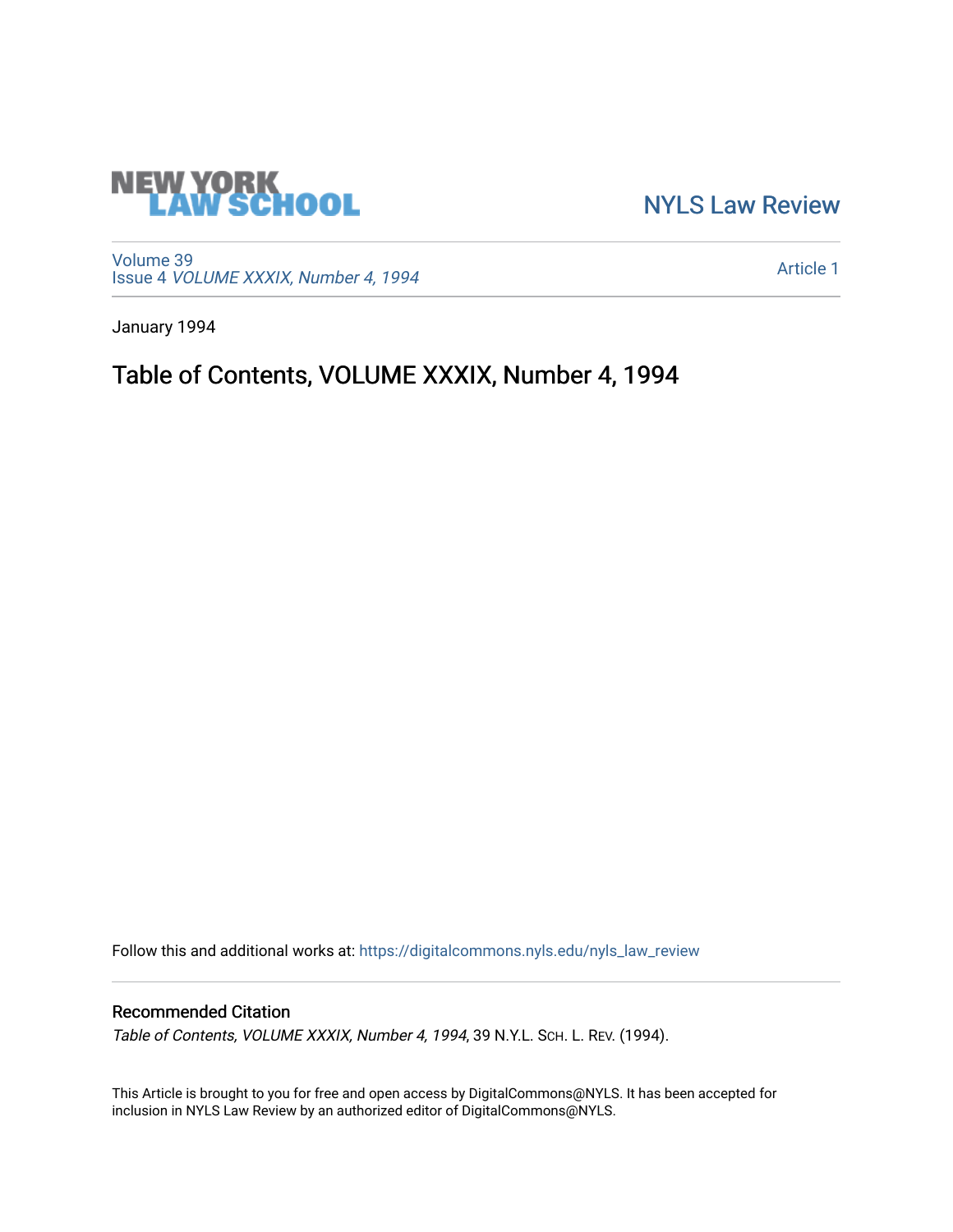## **NEW YORK LAW SCHOOL LAW REVIEW**

**0** Copyright 1994 *New York Law School Law Review*

| <b>VOLUME XXXIX</b>                                              | <b>NUMBER 4</b>                                                                                       | 1994 |
|------------------------------------------------------------------|-------------------------------------------------------------------------------------------------------|------|
|                                                                  | <b>CONTENTS</b>                                                                                       |      |
|                                                                  | <b>ARTICLE</b>                                                                                        |      |
|                                                                  | THE FUGITIVE IN NEW YORK: CAN LAW ENFORCEMENT CROSS<br>STATE LINES AND ACT UNDER COLOR OF ITS OFFICE? |      |
|                                                                  | Hon. Frederic S. Berman<br>Jay M. Lippman                                                             | 637  |
|                                                                  | <b>NOTES</b>                                                                                          |      |
| <b>SPEECH CLAIMS: BEGGING FOR TROUBLE</b>                        | AGGRESSIVE PANHANDLING LEGISLATION AND FREE                                                           |      |
|                                                                  | Charles Mitchell                                                                                      | 697  |
| IN TITLE VII LITIGATION                                          | NAILING DOWN THE COFFIN LID: THE RISE AND FALL<br>OF THE AFTER-ACQUIRED EVIDENCE DOCTRINE             |      |
|                                                                  | Martin Adler                                                                                          | 719  |
| IN NEW YORK AND CALIFORNIA                                       | ADVERTISERS, CELEBRITIES, AND PUBLICITY RIGHTS                                                        |      |
|                                                                  | Paul Cirino                                                                                           | 763  |
| INSURANCE SALES POWERS OF NATIONAL BANKS<br>UNDER 12 U.S.C. § 92 |                                                                                                       |      |
|                                                                  | Lawrence Dunn                                                                                         | 801  |